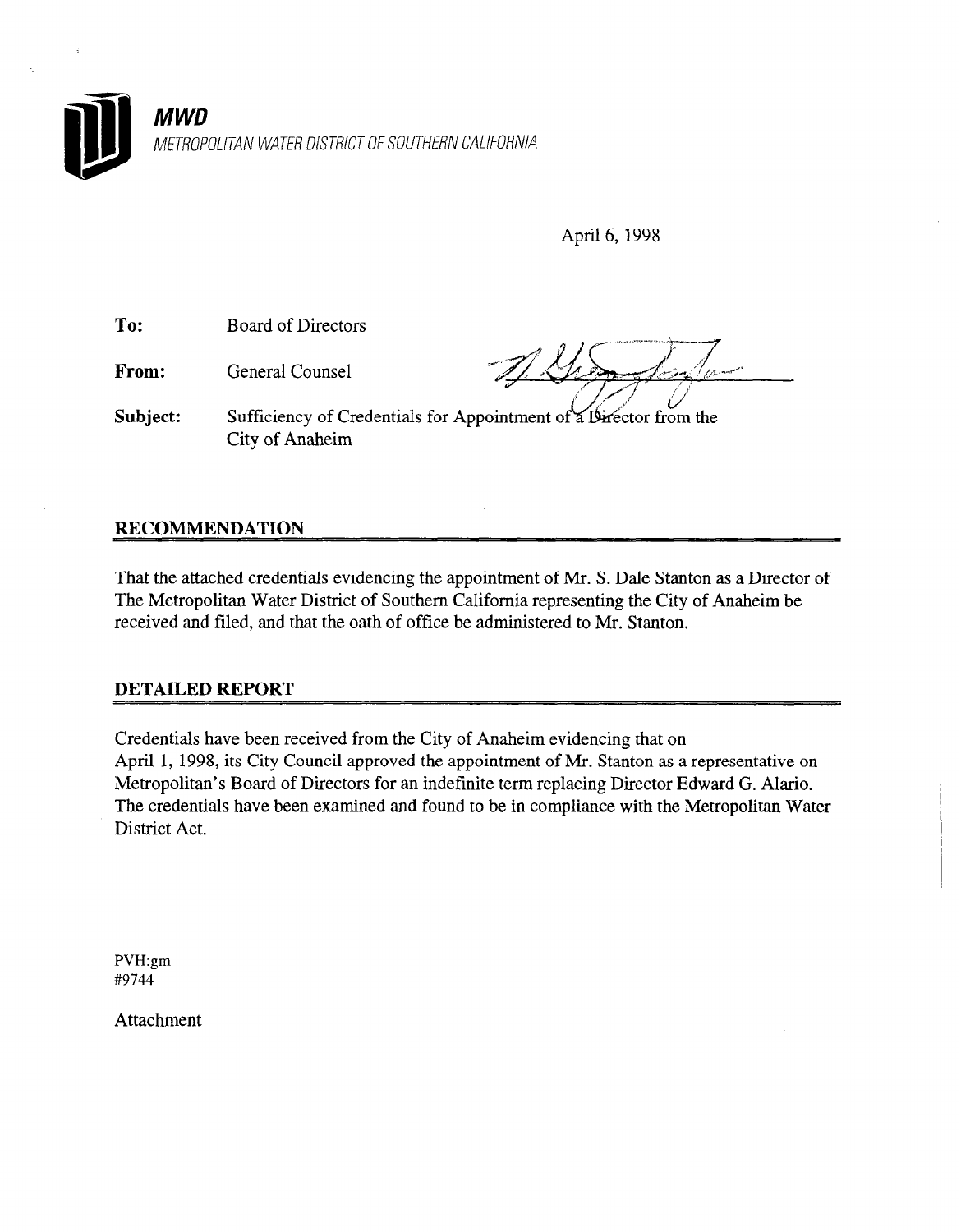

Office of Board of Directors

| Date:    | April 2, 1998                                |
|----------|----------------------------------------------|
| To:      | N. Gregory Taylor, General Counsel           |
| From:    | Dawn Chin, Acting Executive Secretary        |
| Subject: | Appointment of Director from City of Anaheim |

 $\mathbf{r}^{(n)}$ 

Attached are the credentials from the City of Anaheim showing the appointment of Mr. S. Dale Stanton as its representative on Metropolitan's Board for an indefinite term to fill the vacancy created by the resignation of Edward G. Alario.

If the credentials are legally sufficient, Mr. Stanton will be sworn in at our April 14, 1998, Board Meeting.

 $\ddot{\cdot}$ 

DEN Cam

Dawn Chin

DC s:\1995 corres\gcrenewdir.doc

Attachments

 $\bar{\mathcal{N}}_{\rm{in}}$ 

cc wlout attach. J. R. Wodraska T. H. Quinn  $E.$   $\alpha$  Means L. U. MC<br>7 M R. J. Gomperz C. M. Miller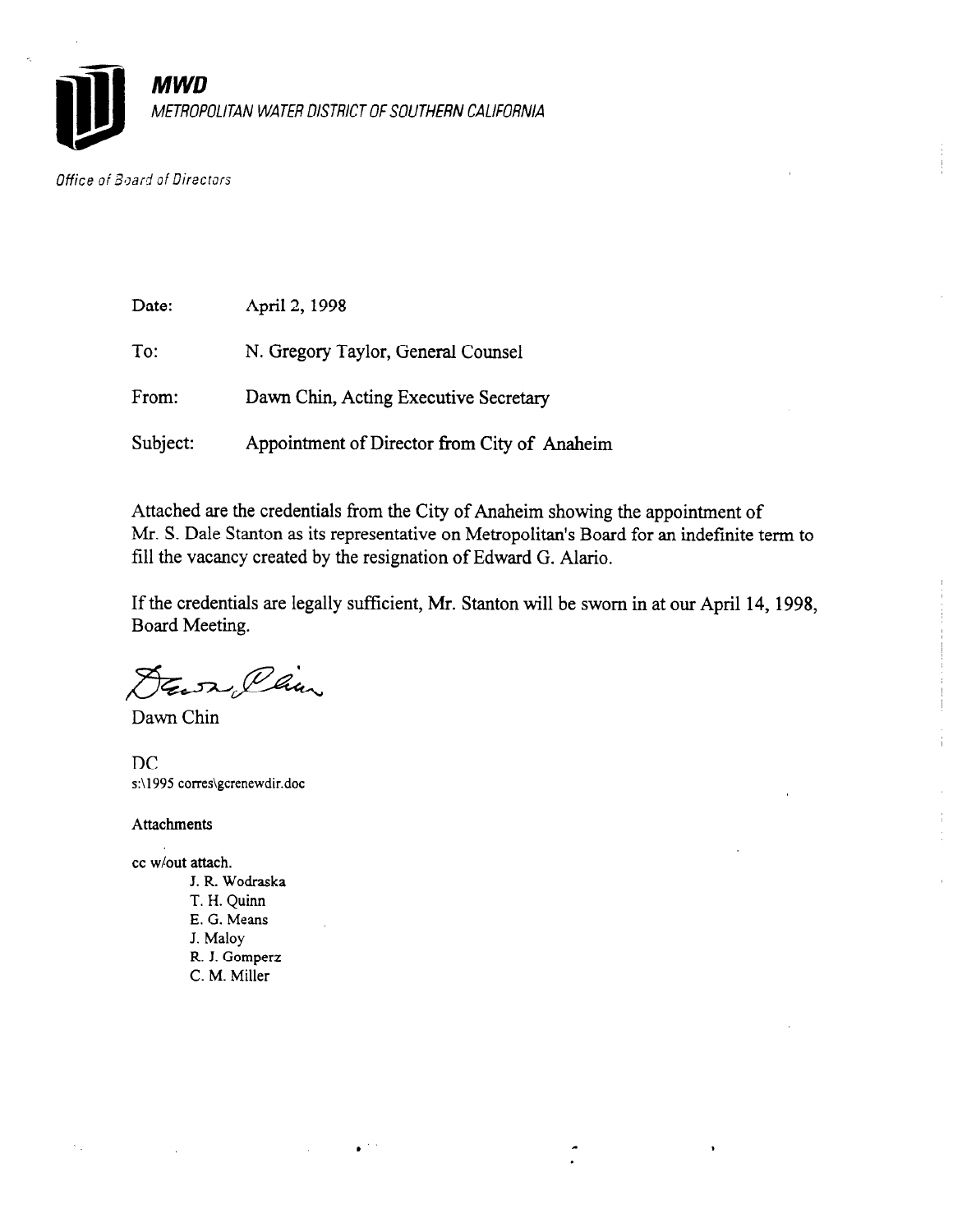

## CITY OF ANAHEIM, CALIFORNIA 92803

OFFICE OF THE CITY CLERK

March 25, 1998

Karen E. Dorff, Executive Secretary Metropolitan Water District 350 South Grand Avenue Los Angeles CA 90071

Dear Ms. Dorff:

This is to advise that at their regular meeting held March 24, 1998, the Anaheim City

Council nominated, and appointed Mr. S. Dale Stanton, 1509 Harle Place, Anaheim,

California, 92802, to replace Mr. Ed Alario, as the Anaheim Representative to the

Board of Directors, Metropolitan Water District.

Sincerely, Sobl Leonora N. Sohl

Leonora N. Sohl<br>City Clerk

 $\overline{\phantom{a}}$ 

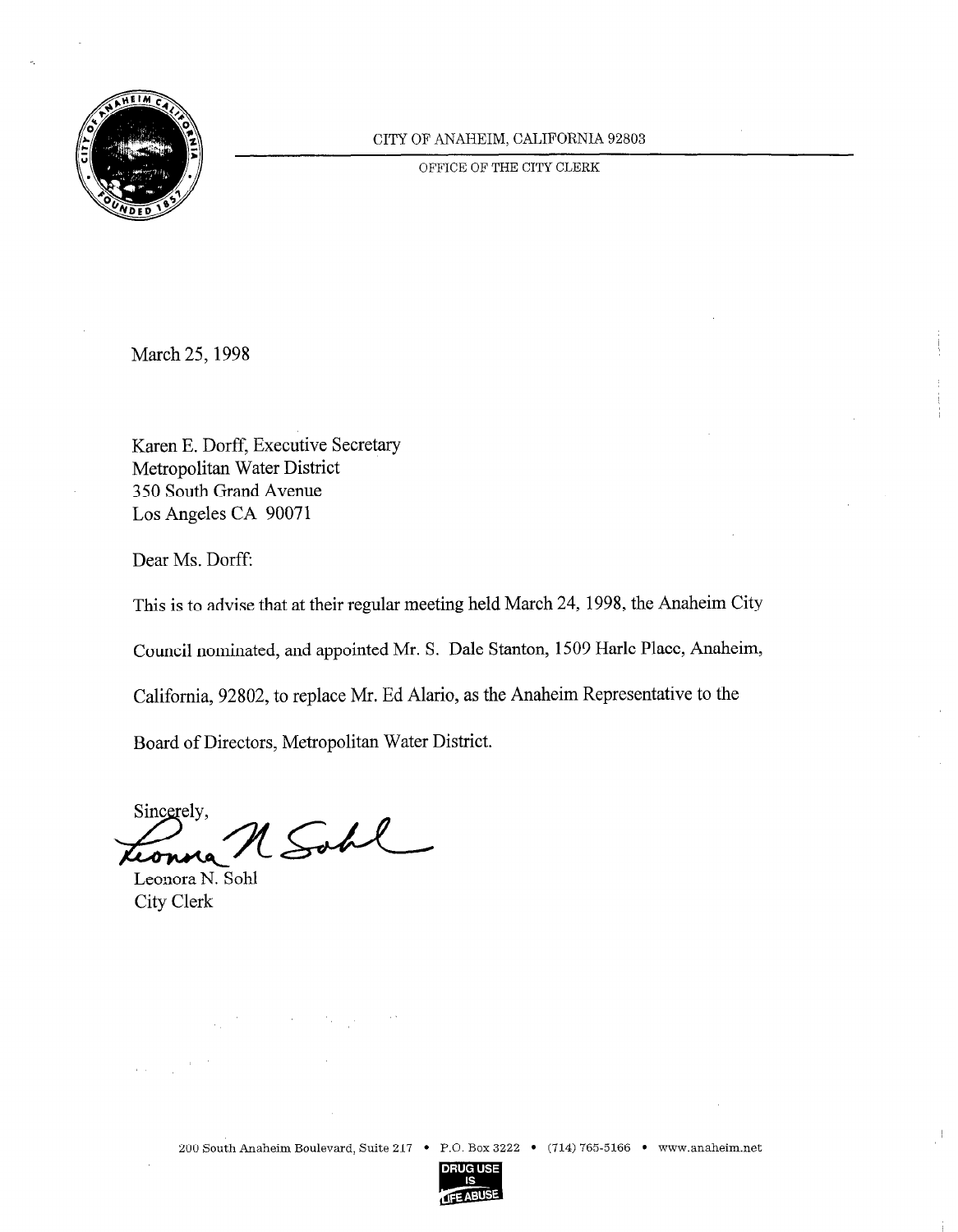The City Council of the City of Anaheim met in regular session.

PRESENT: ABSENT: PRESENT: COUNCIL MEMBERS: McCracken, Tait, Zemel, Lopez, Daly COUNCIL MEMBERS: None CITY MANAGER: James Ruth CITY ATTORNEY: Jack White CITY CLERK: Leonora N. Sohl

The following is an excerpt from said meeting in Book marked "Records of the Council, City of Anaheim":

#### 178: APPOINTMENT TO THE MEROPOLITAN WATER DISTRICT:

Appointing a representative to the Metropolitan Water District to fill the vacancy of Edward G. Alario.

Council Member Lopez nominated Dale Stanton; Council Member Tait nominated Bruce Mathias.

MOTION. On motion by Mayor Daly seconded by Council Member Lopez, nominations were closed. MOTION CARRIED.

A vote was then taken on the nominees in the order in which they were nominated.

City Attorney White stated the requirement for three yes votes for appointment, and abstentions do not count as affirmative votes.

Dale Stanton - Ayes: McCracken, Lopez, Daly. Abstained: Tait, Zemel.

 $\lambda$ 

Bruce Mathias - Ayes: Tait Zemel. Noes: Lopez, Daly Abstained: McCracken

Mr. Stanton was thereupon appointed as the City's representative to the Metropolitan Water District.

Mayor Daly noted that Mr. Stanton was present in the Chamber audience and stated the Council's appreciation for his interest in serving.

STATE OF CALIFORNIA ) COUNTY OF ORANGE  $\lambda$ CITY OF ANAHEIM

I, Leonora N. Sohl, City Clerk of the City of Anaheim do hereby certify that the foregoing is a true and correct copy of the minutes entry on record in this office.

leand

Leonora N. Sohl City Clerk

dated: April 1, 1998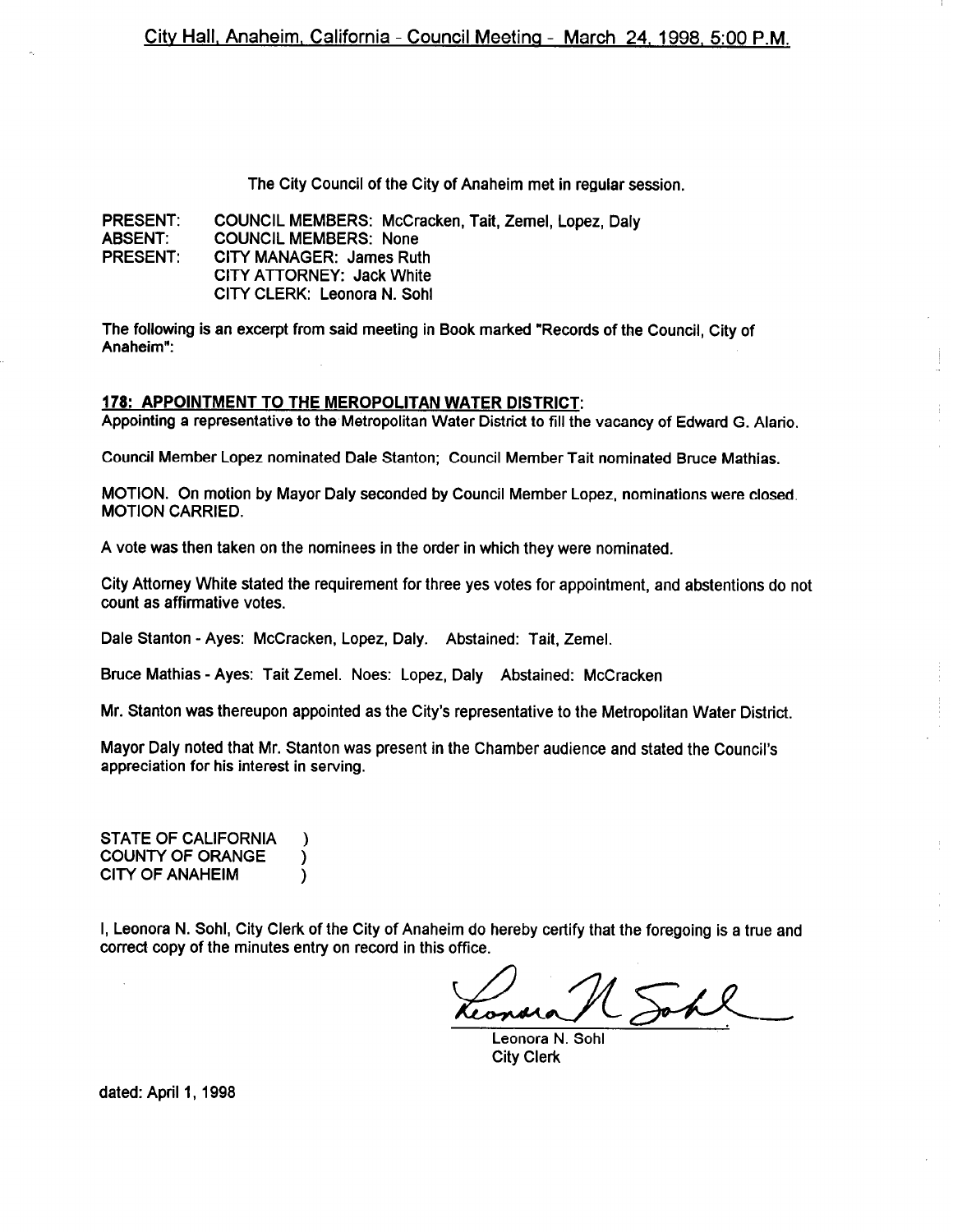#### RESUME OF S. DALE STANTON

EDUCATION: BSEE, Washington State University, 1950 Advanced Mathematics, University of Wisconsin, 1957-1960 Management, UCLA 1965 IBM Computer Programming, 1965-1966 Power Systems, UCLA 1973-1974 California Registered Professional Engineer #EE-8775, 1976 Dynamics of Vehicular Collision, U.C. Northridge, 1981 Vehicular Safety Seminars, Systems Safety Assoc. 1981 Dynamics of Vehicular Collision II, U.C.N., 1982

## COMMITTEES &

ORGANIZATIONS:

Committee for Revision of California State Safety Orders for Circuit Breakers and Voltage Regulators 1967-1968 Charter Member of Anaheim Public Utilities Board, 1976 to present. Chairman, 1996 to present. Anaheim representative to the Metropolitan Water District Board of Directors, 1998 to present. Anaheim representative to Water Advisory Committee of Orange County, 1996 to present. Member, Institute of Electrical and Electronic Engineers. Member National Society of Professional Engineers. Member of Society of Automotive Engineers. Member National Academy of Forensic Engineers. Consultant to Task Group, Department of Transportation National Safety Advisory Committee on Traffic Accident Investigation & Reporting, 1984. Member of National Association of Professional Accident Reconstruction Specialists, Inc.

#### EXPERIENCE:

- 1983-to 1990 Vice President and General'Manager, Herrin-Stanton & Associates. Accident Reconstruction Engineers. Investigate and testify in court on all accidents except legal and medical malpractice. Also managed business accounting functions for the Corporation.
- 1979-1983 Engineer, Von Haenel-Herrin & Associates, Accident Reconstruction Engineers. Investigate and testify in court, primarily on electrical, vehicular and fire related accidents.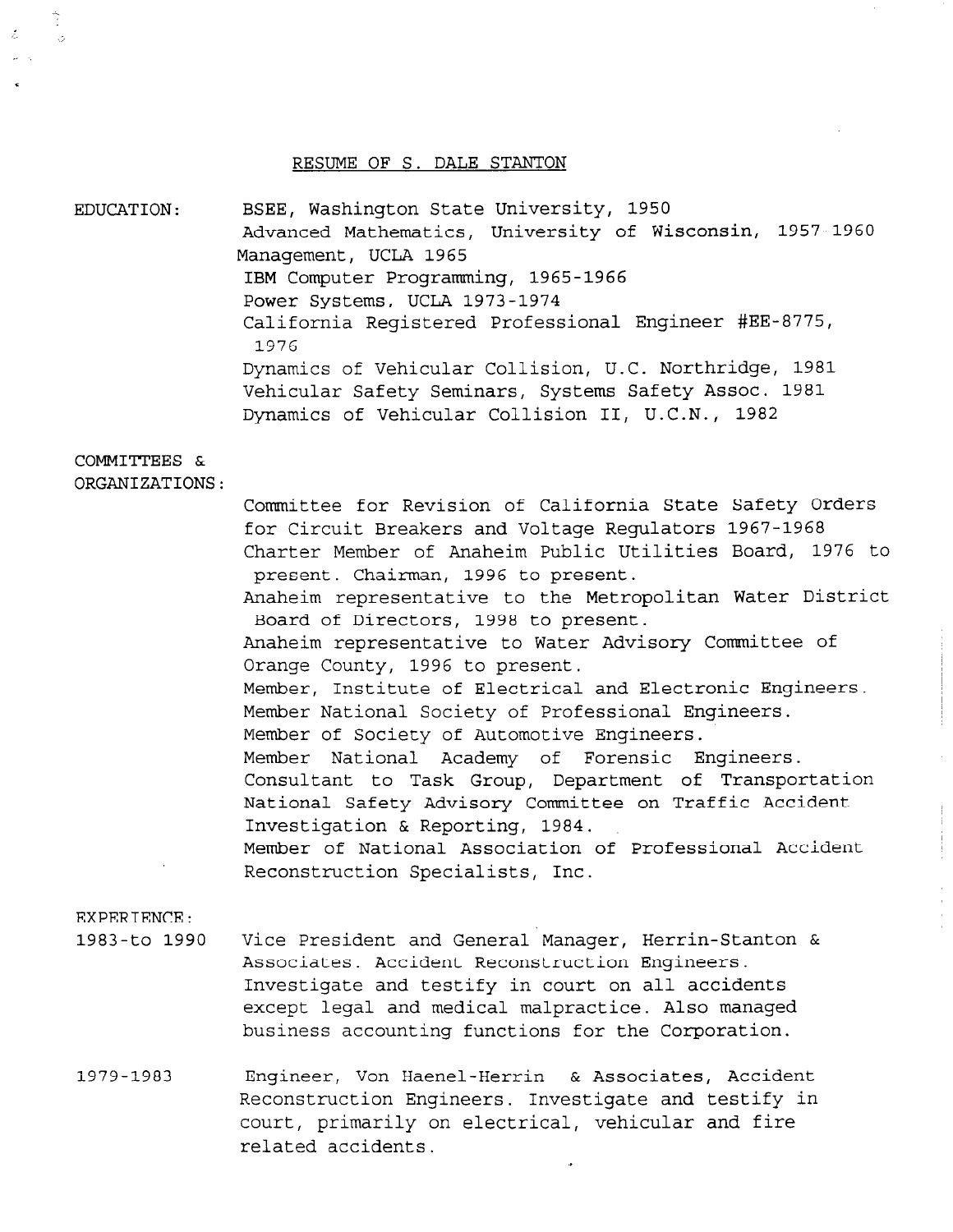Resume of S. Dale Stanton Page 2 of 4

1978 to

1996 Formed a consulting service, Stanton & Associates, to provide electromechanical design, drafting, inspection and testing service primarily for equipment manufacturers. Services include short circuit studies, relay coordination and control design.

 $\mathcal{L}^{\pm}$ 

- 1977-1978 Vice President, Engineering, Abbott Power Corp. Responsible for Electrical and Mechanical Engineering Departments for a manufacturer of 600 volt, 5 Kv, 15 KV and 34.5 KV switchgear. Responsible for design, standardization, scheduling and establishing test procedures for the production of switchgear.
- 1974-1977 Manager, Quality Assurance and Contract Administration Abbott Power Corp. Responsible for the design of test equipment, establishing systems and procedures for quality control, field service, customer complaints and instruction manuals. Also established procedures for contract administration.
- 1971-1974 Chief Engineer, Abbott Power Corp. Responsible for the design the design of 600 volt, 5 KV and 15 KV switchgear, establishing design criteria, standardization, test procedures and drafting requirements for both electrical and mechanical functions. Responsible for establishing department operating procedures relative to purchased materials, paper form control, blueprint and drafting procedures as well as assisting in quality control procedures.
- 1965-1971 Data Processing Manager, ITE Imperial Corp., Los Angeles. CA. Converted production engineering designs and procedures for computer conversions. Set up department and assisted in Corporate programs and designed programs for divisional use in supplying engineering information for manufacturing and bill of material explosions to the lowest level of parts for inventory control. This included programs for 52 models of oil and gas circuit breakers, current transformer des critaires des des sons lineau breaker operating mechanisms.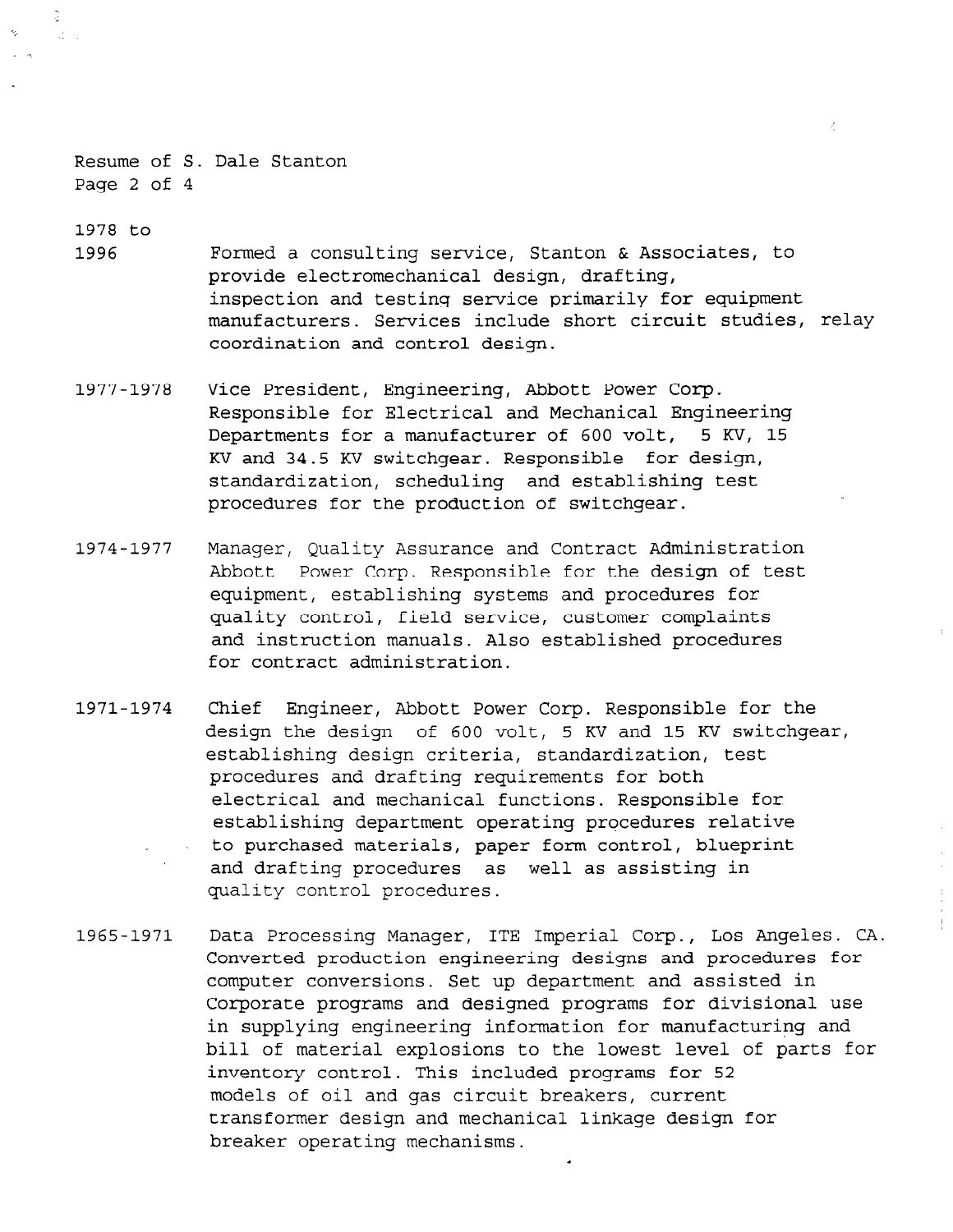Resume of S. Dale Stanton Page 3 of 4

- 1961-1965 Production Engineering Supervisor, ITE Imperial Corp., Los Angeles, CA. Responsible for all engineering functions relative to the manufacturing of oil and gas circuit breakers, establishing standards for designs, bill of material packages and forms design for paperwork flow. Performed liaison between manufacturing and engineering for correction of problems. Responsible for the Engineering Department in the absence of the Manager of Engineering.
- 1960-1961 Supervisor, Test Laboratory, ITE Imperial Corp., LOS Angeles, CA. Responsible for the operation and maintenance of a 1.5 million volt impulse generator, 300,000 amp high current test transformer, 500 KV sixty cycle test transformer and associated test instruments. Responsible for performing all prototype tests, research and development for 14.4 KV through 345 KV oil and gas circuit breakers, establishing test procedures and designing test equipment for production testing.
- 1957-1960 Supervisor, High Voltage Laboratory, Allis-Chalmers Mfg. Co., Milwaukee, Wisconsin. Responsible for a 3 million volt impulse generator and 500 KV sixty cycle test transformer. Performed all standard production tests on 10,000 KVA and larger power transformers. Performed dielectric tests on insulation materials and assisted in developing equipment for measuring corona. Developed and improved field flux plotting methods for dielectric materials to be tested.
- 1952-1957 Service and Erection Engineer, Allis-Chalmers Mfg. co., Milwaukee, Wisconsin. Traveled throughout the U.S. and South America installing new equipment and' trouble shooting existing installations. Major equipment included mercury arc rectifiers, hydroequipment increase mercury are receiving, hydro transformer present breakers, and contract transformers, air and oil circuit breakers, cement<br>mills and high voltage X-ray equipment.